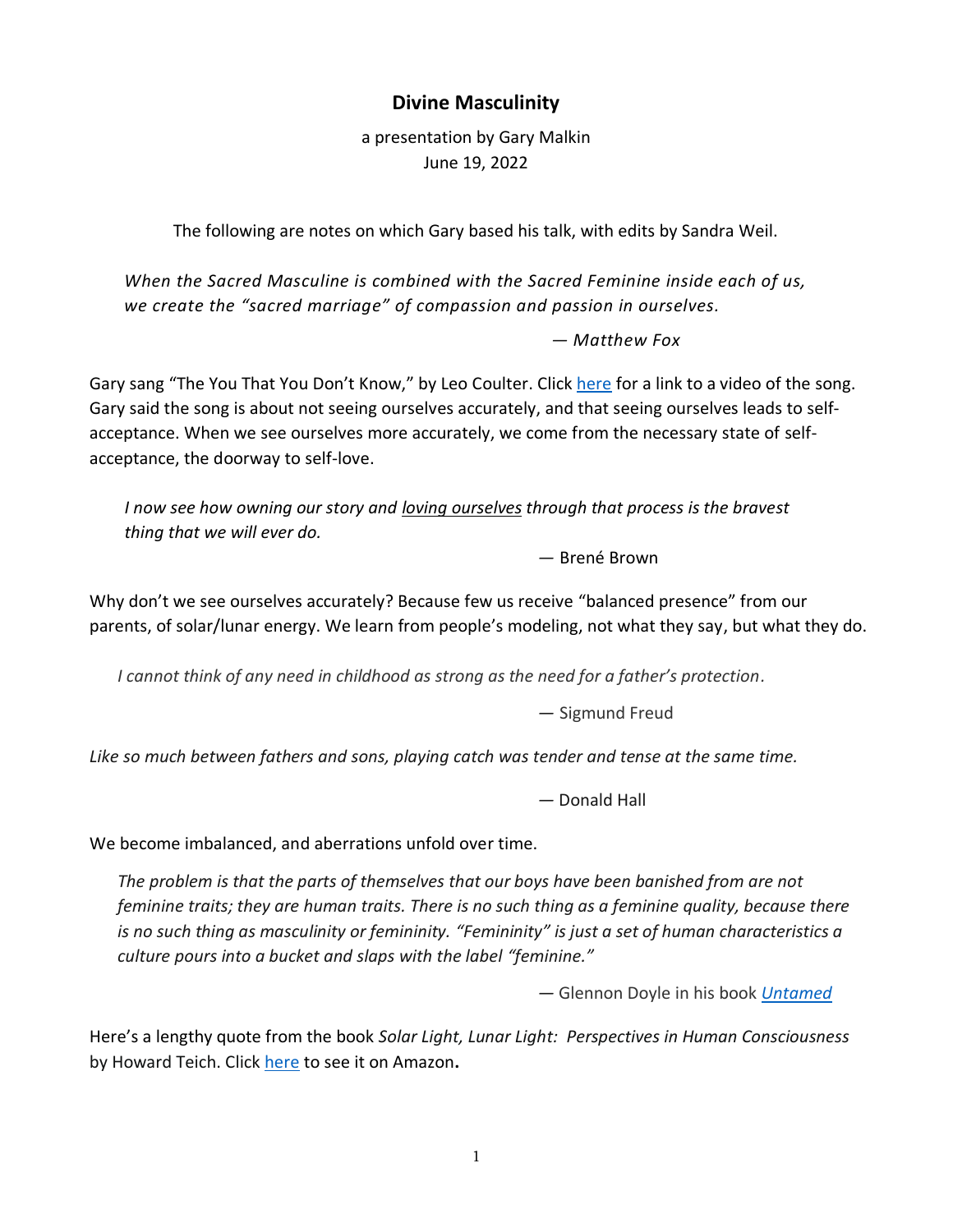*At the present stage of our myth-making, we've found ourselves at a time where the solar principle is the dominant operating system. We are out of balance. Solar qualities of assertiveness, linearity, and rationality are over-emphasized and lunar qualities are emphasized. We have designed capitalistic systems that reward solar competition and neglect caring for others. We have created nations and religions from solar principals of unchanging, fixed ideas that we should live and die for. We have literally extended the sun's life with electricity.*

*We think men are the forebears in the hyper-solarization of our current reality, but it is both sexes who are under the spell of solar-power. Both solar and lunar have an addictive quality to them if not held in balance by their opposite (think of the orgiastic, Dionysian lunar rituals on the other side). Both men and women are consciously or unconsciously addicted to the ambitious, capitalistic, solar machine that by its nature of rationality, only allows for one truth to exist. You don't build monotheistic, capitalistic nations on the lunar principl; you build small tribes who live in accordance with the rhythms of nature and are guided by the inner world of dreams.*

*As an example, young men have to deal with issues of conflict in their early years, and they are pressured (mostly by their peers, but also unconsciously by their parents and supervisors) to resolve conflicts by "being a man." This is code for standing up for what you believe in, holding firm to your convictions, and fighting back — solar. Alternate methods of conflict resolution rely on surrendering what you believe in, receiving another's point of view, and understanding your beliefs to not be fixed — lunar. Both of these methods, and often a combination of the two, have efficacy depending on the conflict, but neither has anything to do with gender. We've merely applied "male-ness" to standing firm, and "female-ness" to letting go. When we consciously or unconsciously instruct our males to be "men," we reinforce the qualities of maleness and femaleness as opposing and carried only by gender.*

The way back to balanced presence is to accept our vulnerability, to expand our feelings for grief at never having had parents who saw and reflected and supported us to be ourselves, to cry, feel, play, grieve, love, appreciate, forgive, be grateful.

*Vulnerability is not winning or losing; it's having the courage to show up and be seen when we have no control over the outcome. Vulnerability is not weakness; it's our greatest measure of courage.* 

*―* Brené Brown

Balancing and grounding the solar leads to the establishment of an inner father who brings me:

- *•* More self-confidence
- More groundedness
- Enhanced ability to be objective
- Improved critical thinking/analytical skills
- Emotional balance
- Connection to the Warrior within
- Increased ability to set strong personal boundaries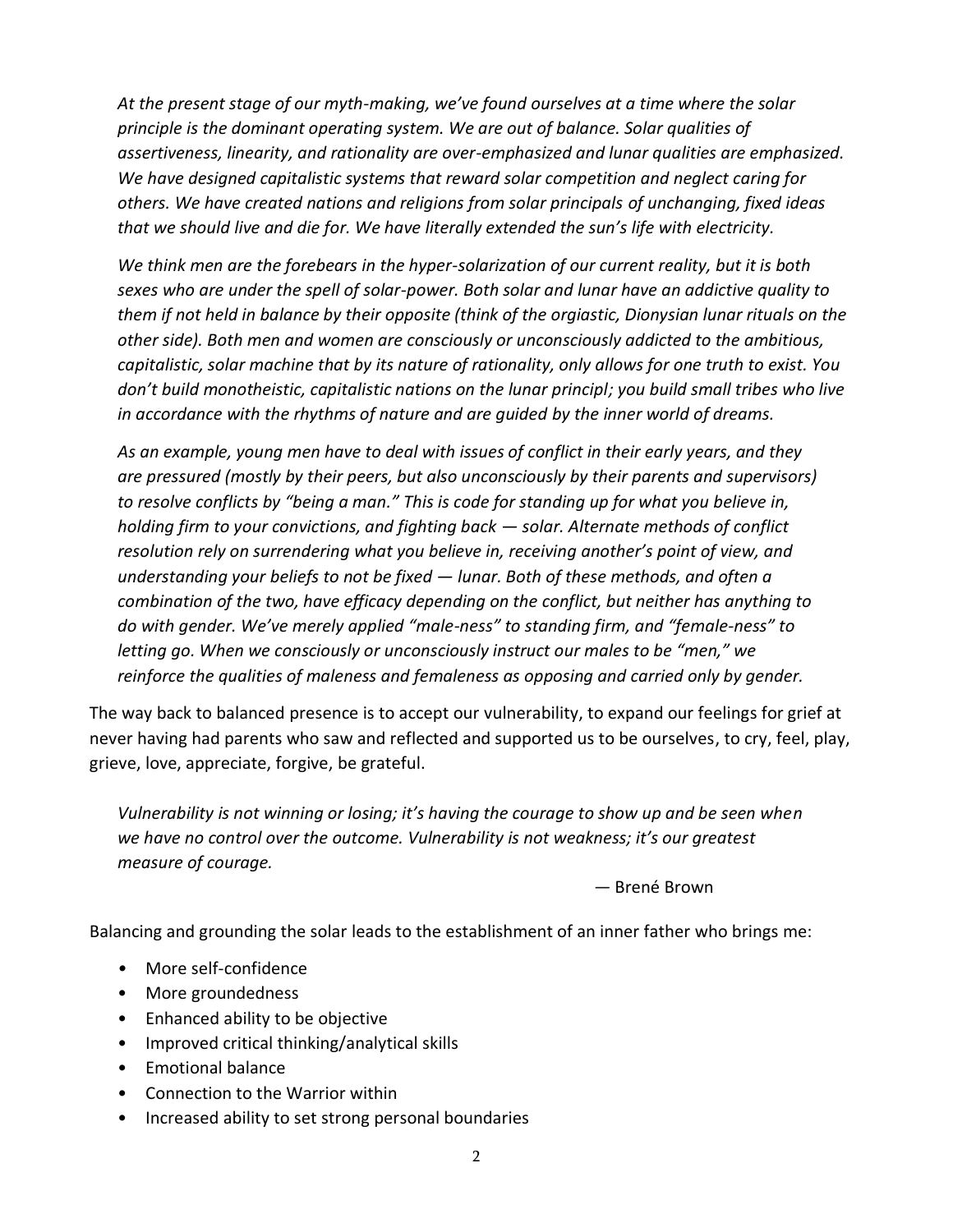- More self-assertiveness
- Enhanced will-power
- Improved self-discipline
- Mental clarity

Gary led us through an exercise in dyads, where each partner looked into the other's eyes and said "I see you; I honor you; I'm with you; I love you."

*Go deeper past thoughts into silence past silence into stillness. Past stillness into the heart. Let love consume all that is left of you.*

― Kabir

This fosters the seeds of belonging. When we belong, we start remembering who we are.

## Gary sang the song "Do You Remember Who You Are?," music and lyrics by Gary Malkin.

Our thoughts, creativity, and personal relationships reach their full potential only when both solar and lunar aspects of the self are developed. When they are, these two sides work in concert. They guide us toward the decisions we need to survive and the perceptions we need to enjoy being alive. When one aspect of consciousness remains underdeveloped, we are likely to encounter serious problems and failures. Without emotional insight, for instance, logic easily becomes cold, if not merciless. Without the ability to analyze a situation, our emotions alone can deceive us, and lead us to chaotic or even disastrous consequences ….

… By claiming both aspects of our consciousness we reclaim a fullness of being that is our birthright. With the restoration of both solar and lunar modes of consciousness, we can recover dimensions of our "selves" that have been lost.

• Internalizing the only unconditionally loving father and mother we'll ever have. Developing obedience, self-stewardship, self-love, self-caring, action towards personal well-being.

• When we're in harmonious relationship with our internalized mother and father, we restore our agency, our equilibrium, our internally referent selves, our coherence, our interdependence, our humility, and fluidity.

*What's most disappointing to me was that none of the adults in my life stepped in to stop any of this. In fact, they implicitly encouraged it. We were "toughening up," "becoming men," or "just being boys." And this message was reinforced everywhere… on TV, in movies, in video games, men were supposed to engage in and enjoy violence. The more violence they could endure, the more violence they could do to others, the better. Is it any surprise that men are so violent in our culture, when we are raised this way?*

― Jacob Tobia in *Sissy: A Coming-of-Gender Story*

We're then led to greater desire to be of value to others, of service, a portal for positive change in our world, or the world.